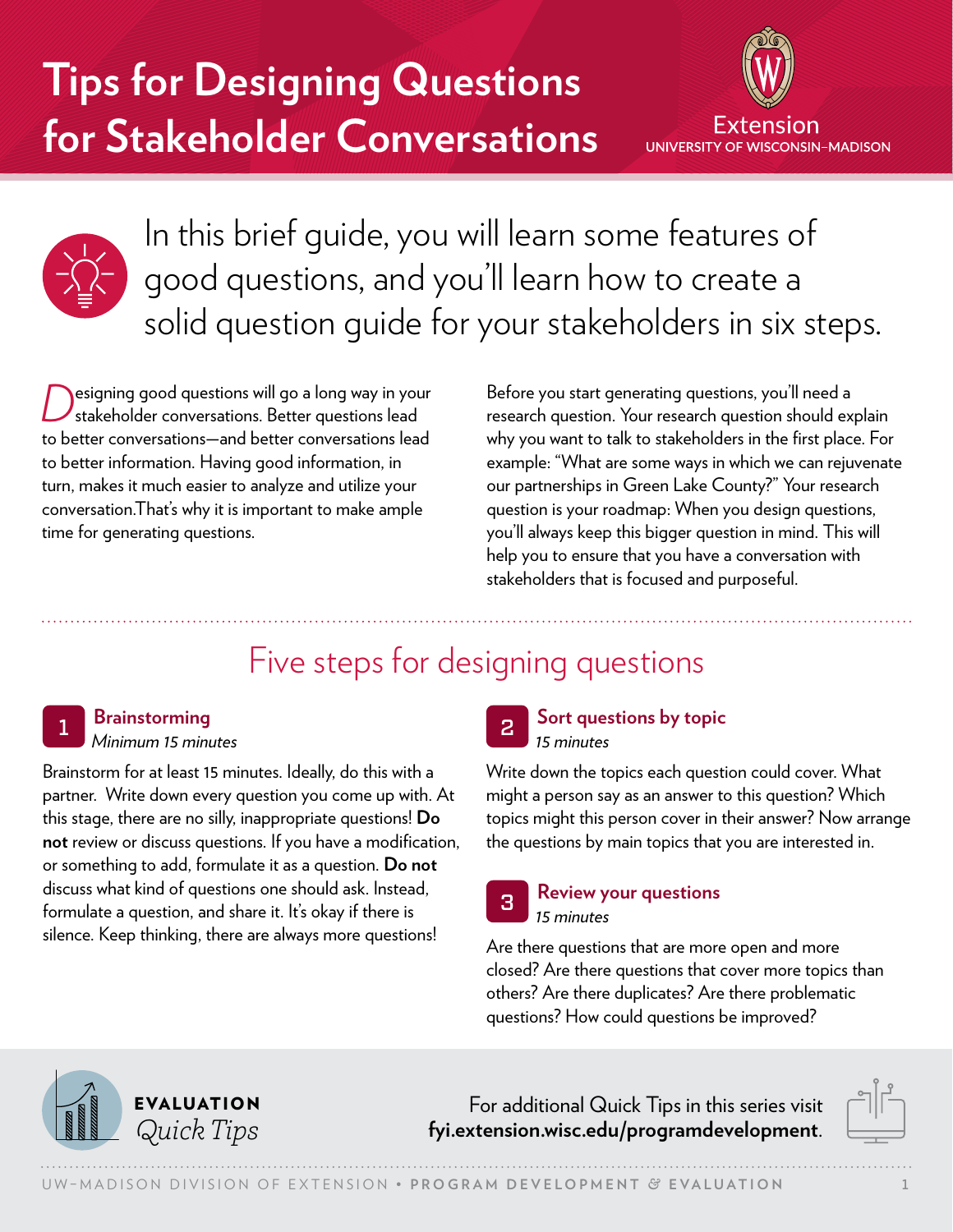#### <sup>4</sup> **Identify "top" questions and build the guide** *15 minutes*

Now identify your top questions. Choose 1 to 3 questions as your main questions. These should be "big" questions that potentially cover a lot of the topics you care about. For each of these topics, add a probing question. You'll only use that one if your stakeholder did not discuss the topic by themselves. It's also a good idea to add some Extenders (table 1) to the conversation guide. Extenders give your interviewees the opportunity to say more about a particular topic or idea. Most people ask too many questions. Try to not ask more than 3 main questions, and not more than 15 total questions in an interview/conversation that takes one hour.



*Minimum 15 minutes*

Now test the guide you have. For example, do a quick mock-conversation with a colleague. This will make you more familiar with your question guide, and help you identify questions that "don't work".

#### **TABLE 1.** Example questions, topics, and conversation extenders.

| Main question                                                                                                                    | <b>Expected topics</b>                                           | <b>Probing questions</b>                                                                                                                                                                                                       | <b>Extenders</b>                                                |
|----------------------------------------------------------------------------------------------------------------------------------|------------------------------------------------------------------|--------------------------------------------------------------------------------------------------------------------------------------------------------------------------------------------------------------------------------|-----------------------------------------------------------------|
| I'm really interested in<br>learning about your<br>organization. Can you<br>tell me a bit about your<br>work as an organization? | Organizational history<br>Issues faced<br>Opportunities expected | Can you tell me a bit<br>more about your recent<br>history as an organization?<br>Can you describe some<br>issues you've faced as<br>an organization?<br>Can you describe what<br>opportunities you see<br>in a collaboration? | What else comes to mind?<br>Can you tell me<br>more about this? |

## Things to do, things to avoid

### **Avoid "Why"**

- AVOID: Why do you do "X"?
- PREFER: I'm really interested in learning about your organization. Can you tell me a bit about your work as an organization?

#### **Brief questions are better than long, cascading questions. Ask for one thing at the time.**

- AVOID: Can you please describe some issues around caretaker support, drug awareness and local support for these topics?
- PREFER: Can you tell me about some current issues you're facing?

#### **Interview questions are typically spoken. They should be designed in spoken language.**

- AVOID: Planning processes can be one of the core issues of an organization struggling with resource allocation. In your own words, please provide examples regarding this issue.
- PREFER: Can you describe a couple of issues you're facing when it comes to planning?

#### **Try to elicit narrations and descriptions**

- AVOID: What are main factors for volunteer buy-in?
- PREFER: How are volunteers engaged in your program?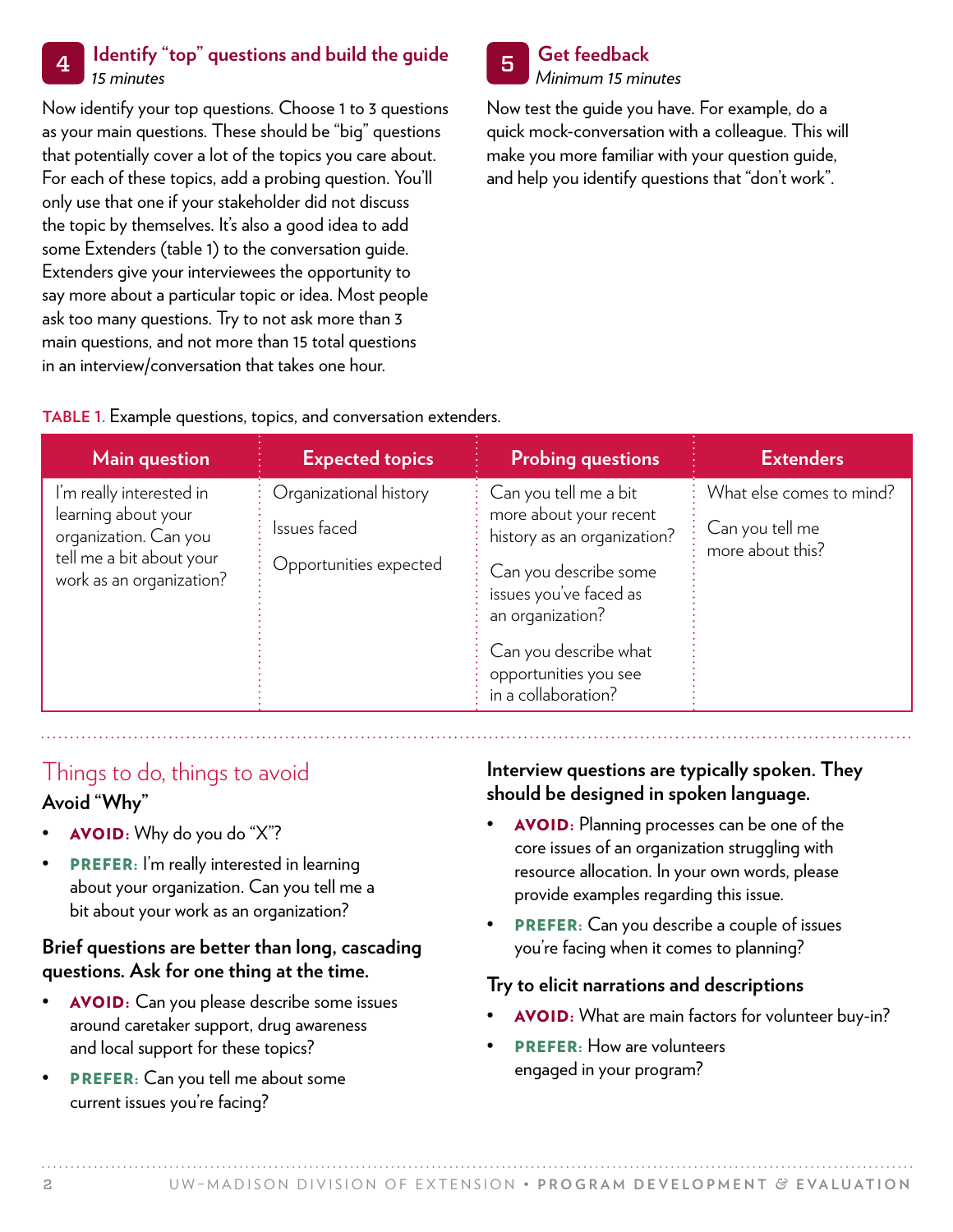#### **Try to point your questions at experiences, or concrete issues (instead of hypotheticals)**

- AVOID: What would parents tell me if they were here today?
- PREFER: Can you share with me some conversations with parents that you have had?

#### **Prefer conceptually open questions over suggestive questions**

- AVOID: Obviously we all want to eat healthy, and that includes eating less meat. Do you think we could collaborate to get this message out?
- **PREFER:** Can you tell me about your organization's goals regarding healthy food?

### Example script

#### **Introduction**

- Try to build a positive relationship with your conversation partner. Small talk is a good option for this. Offer that you are open to answering their questions, too.
- Introduction of self and purpose, including how information will be used.
- Describing whether this is confidential or not.
- How were they identified? Why is it important that they participate? Express gratitude for their time.

#### **TABLE 2.** Example core questions for conversations.

### **Core questions**

See table 2 for example core questions for conversations related to needs assessment.

#### **Closing**

- Is there anything important that did not come up in our conversation today?
- Are there any existing resources, data reports and such, you think would be critical for me to review, or other people to talk to?
- Thank you for your time.
- Remind them how you'll use the information.

#### **Taking notes**

- Take notes during your conversation. If you print your question guide, you can take notes in the guide itself, for example in the "Expected topics" column.
- Once you're out of the conversation, immediately sit down for 30 minutes and flesh out your notes. Plan ahead so you can immediately do this. Even after 2 hours you'll forget many details.
	- » Take notes in full sentences; do not use bullet lists. The bullet lists won't make sense to you later when you review the information.
	- » Write your notes so that someone can understand them who has not been at the conversation.

| <b>Main question</b>                             | <b>Expected topics</b>                                                                                  | <b>Probing questions</b>                                                                                                                                                                                         | <b>Extenders</b>                                                                                              |
|--------------------------------------------------|---------------------------------------------------------------------------------------------------------|------------------------------------------------------------------------------------------------------------------------------------------------------------------------------------------------------------------|---------------------------------------------------------------------------------------------------------------|
| Please tell me a bit about<br>your organization. | Mission of the organization<br>What major needs/issues<br>do they address?<br>Major needs in the county | Can you tell me a bit about :<br>your mission?<br>Can you describe how you<br>address some major needs<br>connected to your mission?                                                                             | What else comes to mind?<br>Can you tell me more<br>about this?                                               |
| What major needs do you<br>see in this county?   | Current issues<br>Emerging issues<br>How they are (not)<br>addressed                                    | Are there any current issues<br>that you could describe for<br>me?<br>Are there any emergent<br>issues that you're<br>observing?<br>Can you describe how<br>your organization currently<br>tackles these issues? | Could you explain a little<br>bit more about these<br>needs?<br>Is there anything else that<br>comes to mind? |